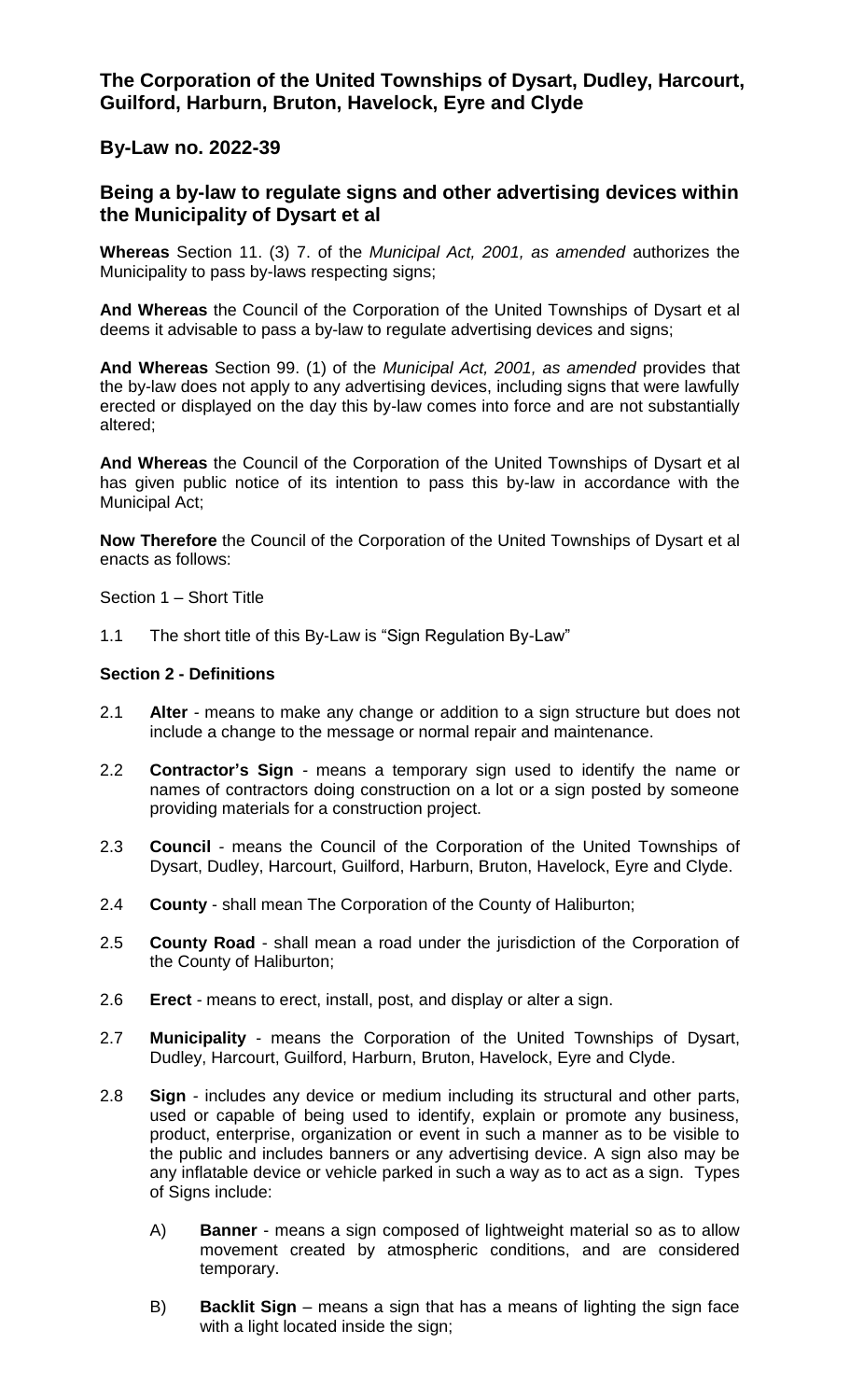- C) **Billboard Sign or Field Advertising Sign** means a *sign* that contains advertising which is not related to the property that the sign is located on.
- D) **Election Sign** means an advertising device which by the use of words, pictures or graphics or any combination thereof is intended to influence persons to vote for a candidate at an election held in accordance with the Canada Election Act, The Elections Act or The Municipal Elections Act;
- E) **Fascia Sign** *-* means a sign attached to, marked, inscribed or painted onto the exterior wall of a building.
- F) **Free Standing Sign** means a sign permanently affixed to the ground and visually separated from a building.
- G) **Incidental Sign** means a sign of minor consequence and size. Without limiting the foregoing, incidental signs shall normally include; any sign which is part of equipment or display; signs affixed to or painted on boarding around a construction site; a banner sign advertising a special event erected on fencing adjacent to a street by a charitable organization and having permission of the property owner on which the fence is situated; flags; park bench; mailbox; newspaper box; bus shelter signs; corner stone; holiday decorations; metal plaques; garage / yard sale signs and community gateway signs.
- H) **Location Sign** means any *sign* that is located on a private property and identifies the property, the occupants, the owners, the businesses and/or advertises the products or services on the property;
- I) **Mobile Sign** *-* means a sign which is designed or intended to be moved readily from one location to another and is not attached to a building or fixed to the ground and includes signs transported by means of wheels, inflatable signs and signs attached to vehicles.
- J) **Portable Sign** *-* means a sign intended to be moved from one location to another, which is not permanently affixed to the ground. A portable sign shall have a maximum of 2 sides. Portable signs include sandwich boards, 'A' frame signs and inverted 'T' signs.
- K) **Official Sign** *-* means a sign required under any statute, regulation, and by-law of any federal, provincial or municipal agency or board.
- L) **Read-O-Graph Sign** means any part of a sign which is designed so that any identification or advertisement is readily interchangeable by manual or electronic means and includes an electronically controlled message centre;
- M) **Special events sign** means a temporary sign that advertises a community event.
- N) **Window Sign** a sign mounted in the window visible from the outside
- 2.9 **Sign Area** means the surface area of the sign face provided that, if a sign consists of more than one sign, section or module, all areas visible from any one direction will be included in calculating the sign area. Where letters, figures or symbols are affixed to a wall separately to constitute a sign, the area shall be deemed to be the smallest rectangle, triangle or circle which encloses the letters.
- 2.10 **Sign Committee** *-* means a Committee appointed by Council to grant permission for relief from the provisions of this by-law.
- 2.11 **Zone** *-* means the zone classifications assigned to a property by the Municipality's Comprehensive Zoning By-law 2005-120, as amended.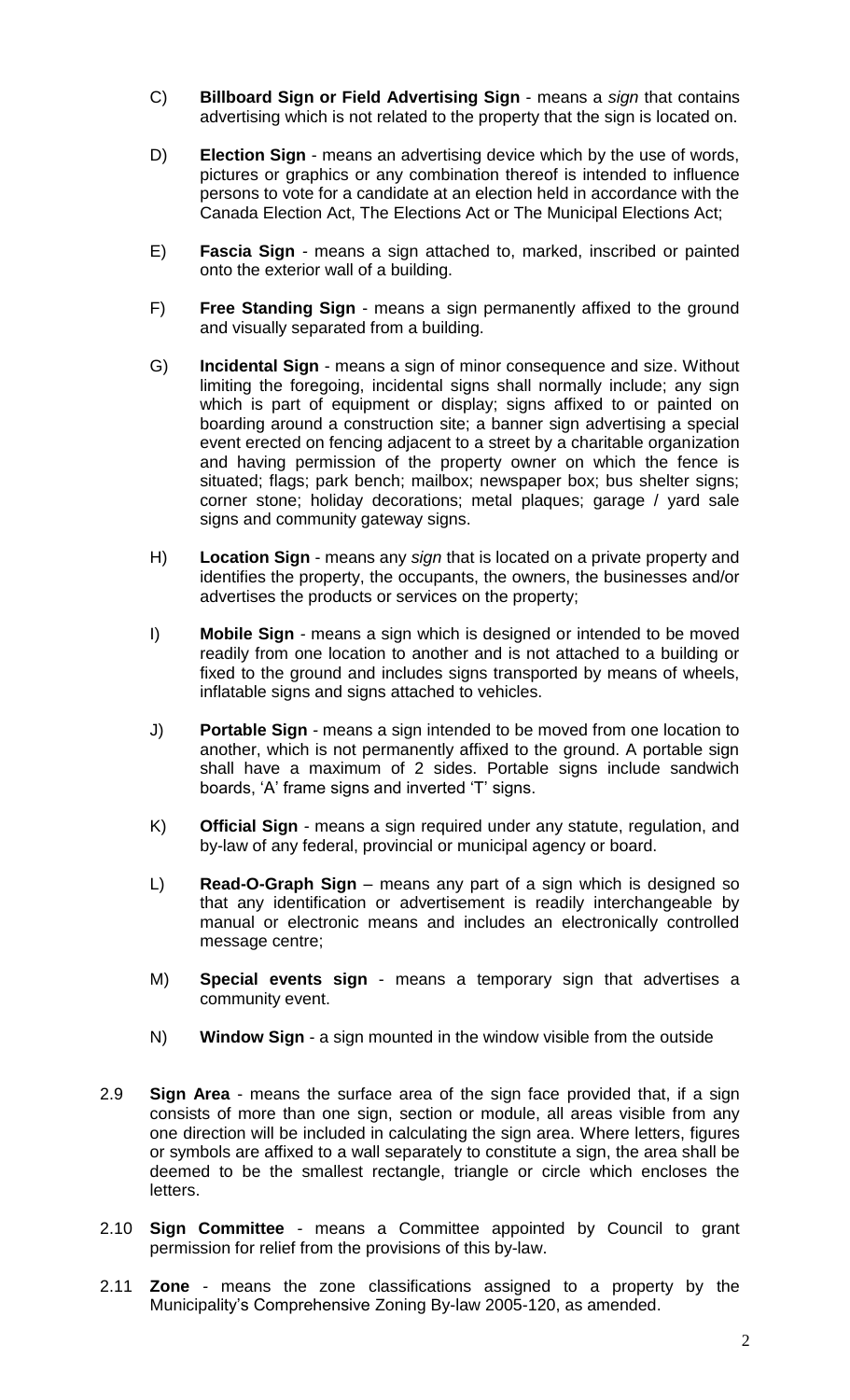## **Section 3 - General Provisions**

- 3.1 No person shall *erect* or *alter* or cause to be *erected* or *altered* a *sign* except in accordance with the provisions of this by-law unless site specific provisions for signs have been negotiated in a site plan agreement, pursuant to the Planning Act;
- 3.2 No person shall *erect* or *alter* a *sign* used to identify, explain or promote any business, enterprise or organization on any property unless such business, enterprise or organization conducts its business or activities on that property unless expressly permitted by this by-law.
- 3.3 No person shall erect, locate, or display a sign which is not in accordance with the approved plans.
- 3.4 Any *sign* that is *erected* or *altered* in contravention of this by-law shall be removed by the Municipality at the owner's expense and all expenses incurred by the Municipality in connection with the enforcement of this By-Law shall be paid within Thirty (30) days of their billing date, and in the event of failure to pay the entire amount within said thirty (30) days, at the discretion of the Municipality, the outstanding balance of the invoice may thereafter be added to the tax roll as of the year in which the Expenses were billed.
- 3.5 Expenses incurred by the Municipality shall include the actual cost of labour, equipment and an administrative fee of twenty five percent (25%) plus an additional one and one quarter Percent (1.25%) interest rate per month for any amounts outstanding.
- 3.6 This by-law shall be enforced by a Municipal Law Enforcement Officer;
- 3.7 Should any section, subsection, clause or provision of this by-law be declared by a court of competent jurisdiction to be invalid, the same shall not affect the validity of this by-law as a whole or any part thereof, other than the part so declared to be invalid;
- 3.8 Where any provision(s) of this by-law conflicts with any statute or any other bylaw or regulation the provision that establishes the more restrictive standard shall prevail.

## **Section 4 - Prohibited Signs**

No person shall *erect* or *alter*, place or display or cause the *erection alteration* or placement or display of:

- 4.1 A *sign* on or overhanging municipal property unless expressly permitted by the by-law;
- 4.2 A *sign* that is located so as to obstruct the movement or view of pedestrians or motor vehicles or to cause an unsafe condition;
- 4.3 A flashing *sign* or *signs* that contain lights that vary in intensity at lapsed intervals;
- 4.4 A *sign* that is mounted on a roof or the face of a building which extends above the roof level;
- 4.5 *Backlit Sign*s are not permitted in Area 1.
- 4.6 Any *sign* that contravenes the Ontario Building Code Regulations;
- 4.7 Any obsolete *sign* which advertises a business no longer in business or product that is not available;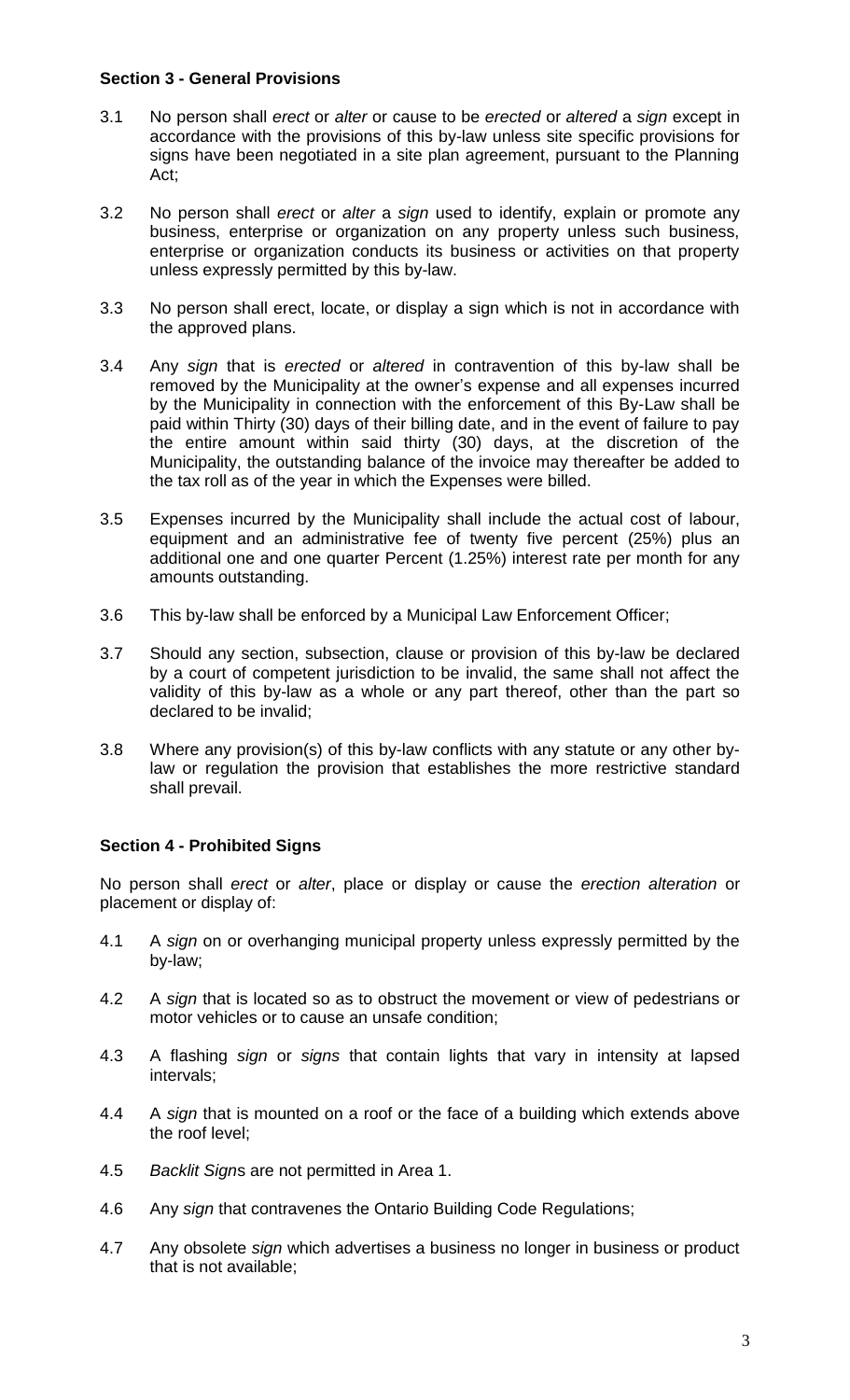# **Section 5 - No Sign Permit Required**

- No permit is required to erect a *sign* if it complies with one or more of the following provisions:
- 5.1 An unlit *sign* used to advertise a home business, home industry or bed and breakfast, located on the owner's property that is not more than 1 sq. meter in *sign area* if readable from one side or 0.5 sq. meter in *sign area* if readable from two sides.
- 5.2 A *contractor's sign* not exceeding 1 sq. meter in *sign area* with not more than two such *signs* per site, posted when a building is under construction, provided it is removed within one year after it is posted or when the project is complete whichever is sooner;
- 5.3 Real estate *signs* with a maximum *sign area* of less than 1 sq. meter for a residential sign and 3 sq. meters for a commercial sign erected on a property that is currently for sale, and/or a *sign* with a maximum *sign area* of 0.5 sq. meters used to direct buyers to a property that is for sale, provided the *signs* are removed once the property is sold;
- 5.4 Election campaign *signs* in accordance with any by-law or act that regulates such *signs*, provided they are removed within two weeks after the election;
- 5.5 An o*fficial sign*;
- 5.6 *Personal signs* located on the owner's property with a *sign area* of less than 0.2 sq. meters;
- 5.7 A s*pecial event sign* provided the community event has been approved by Council;
- 5.8 A *sign* located inside a building including a *window sign* (if it complies with Section 6.5);
- 5.9 Any *sign* or *signs* that are erected in accordance the provisions of a Site Plan Agreement.

## **Section 6 - Application for Sign Permits**

- 6.1 No person shall install a *sign* unless they obtain a sign permit in accordance with this by-law;
- 6.2 An application for a sign permit must be submitted on the application provided by the *Municipality*, as set out in Schedule "B"
- 6.3 All required fields on the application must be completed and the application must be signed;
- 6.4 The applicant must provide a neatly drawn site plan referenced to a copy of the survey that shows the dimensions of the lot, the location of all buildings, structures, driveways, hydro lines and poles, septic systems (in the case of a free standing *sign*), roads and the location of the *sign* and distances to the lot lines;
- 6.5 The application must include a complete plan of the *sign* showing the size, shape, supporting structure, height and its location on a building if applicable;
- 6.6 The application must include a signed authorization from the owner of the property if the applicant is not the owner of the property on which the *sign* is being erected;
- 6.7 The required fee of \$30.00 must be submitted before a permit is issued;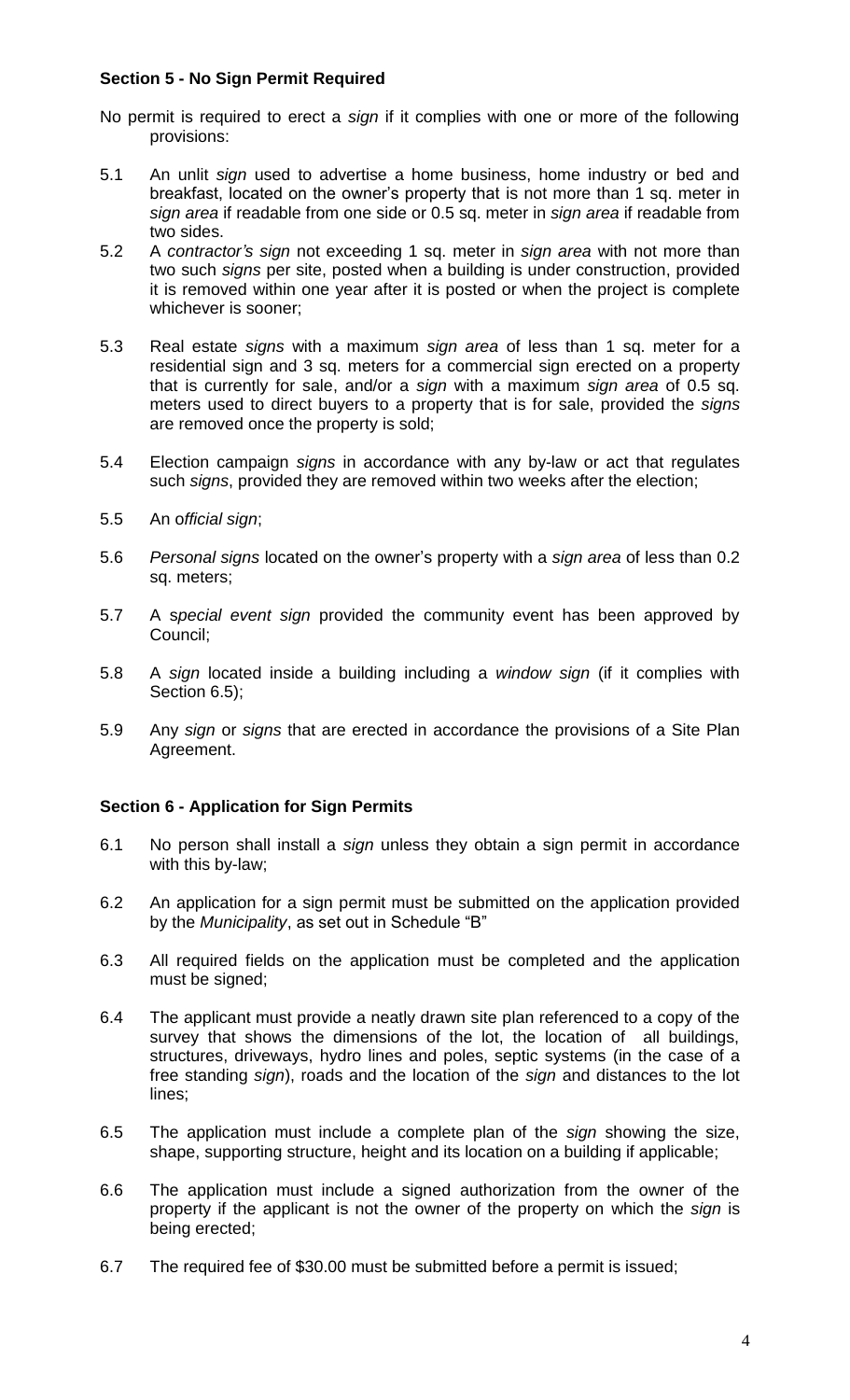- 6.8 When the owner of a property is unable to comply with the provisions and regulations of this by-law they may apply to the *Sign Committee* for relief from the provisions of this by-law.
- 6.9 Applications requesting relief from the provisions of this by-law to the Sign Committee must include:
	- all the required information for a sign application in accordance with Sections 6.4-6.7 of this by-law;
	- a letter addressed to the Sign Committee stating why the applicant is unable to comply with this by-law; and
	- The required fee of \$100.00.
- 6.10 Where an applicant wishes to erect a sign on a County Road or Provincial Highway, the applicant is also required to apply and obtain a County and/or Provincial Permit.

# **Section 7 - Regulations**

All *signs* must comply with the following:

## 7.1 *Areas*

For the purposes of this by-law the *Municipality* shall be divided into two areas as follows:

- Area 1 is the area as depicted on Schedule "C" Haliburton Village Area attached to and forming part of this by-law;
- Area 2 is the remainder of the Municipality;

## 7.2 *Fascia Sign*

Where Permitted:

| Area 1 - | <b>All Commercial Zones</b>    |
|----------|--------------------------------|
|          | <b>All Institutional Zones</b> |

| Area 2 - | <b>All Commercial Zones</b>    |
|----------|--------------------------------|
|          | <b>All Institutional Zones</b> |
|          | <b>All Industrial Zones</b>    |

## Regulations:

- Maximum Number one *fascia sign* for each storefront or business;
- Maximum total *sign area:* 1 sq. meter for every meter of the building width facing the street;
- All *Fascia Signs* in Area 1 shall ;
	- a) within adjacent facades or within the same building *storefront* shall be at the same height and located between pilasters or columns, where possible; and,
	- b) Multiple *storefronts* within a continuous building block shall strive to maintain the same location height.
	- c) Shall not be backlit;
	- d) *signs* shall be made of a material that will withstand the weather such as wood, metal or plastic and shall be maintained in good condition;
	- e) *signs* shall be mounted on a solid background and the business name in raised lettering, a minimum of 1 cm above the background, and other information contained on the *sign* does not have to be raised; or; business name shall consist of individual raised letters mounted directly on the building;
- In the case of a multi-tenant property where all businesses do not face a street one extra *fascia sign* is permitted for directional purposes only, provided the *sign* does not exceed 1 sq. meter in *sign area*.
- In the case of a building that abuts more than one street, one extra *Fascia sign* is permitted on each side that abuts a street provided the *sign area* of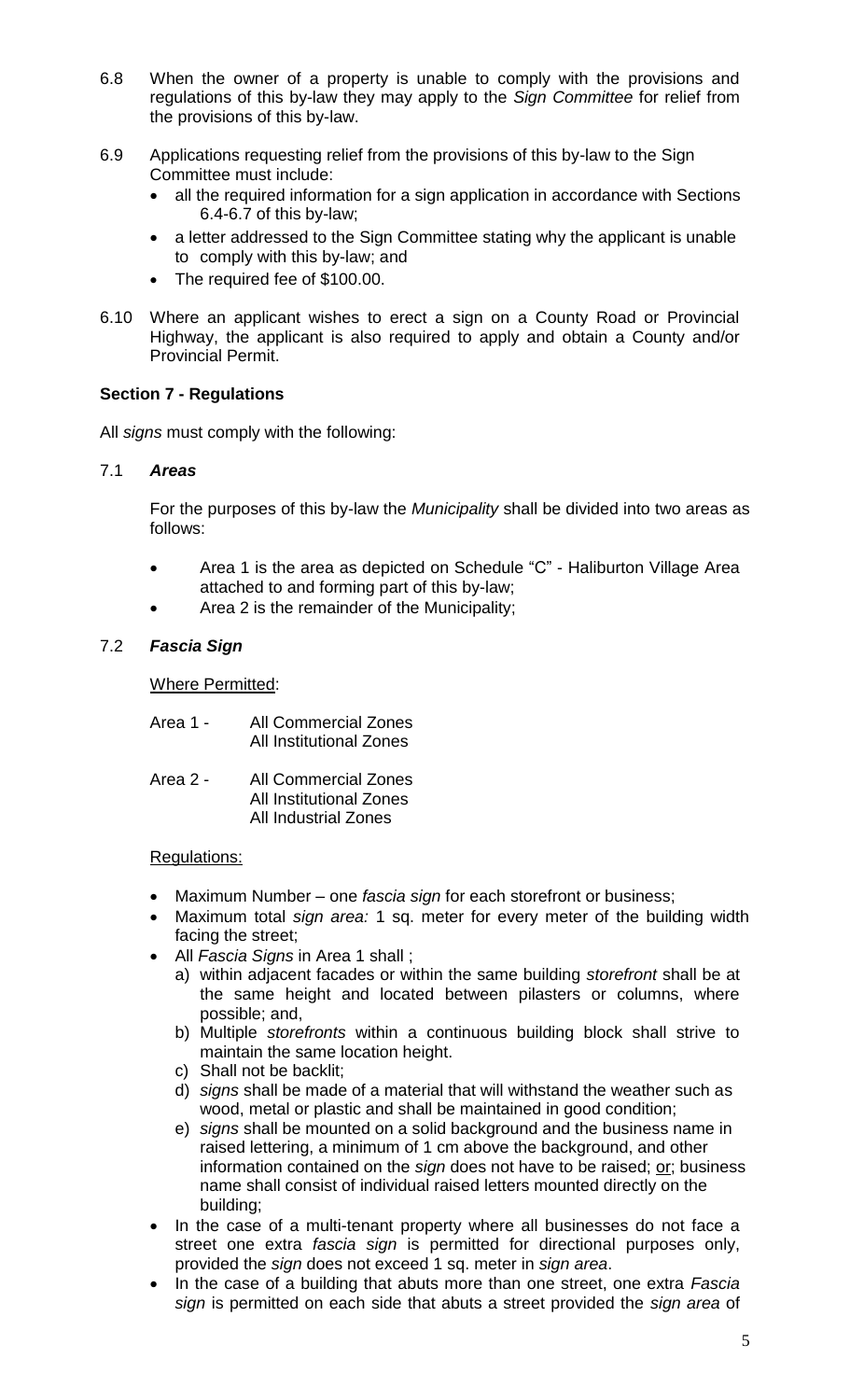each sign does not exceed the *sign area* of the *sign* on the *storefront* side of the building.

# 7.3 *Free Standing Sign*

Where Permitted:

- Area 1 All Commercial Zones All Institutional Zones
- Area 2 All Commercial Zones All Institutional Zones All Industrial Zones

## Regulations:

- All *Free Standing Sign and Location Signs* in Area 1 shall conform to the following:
	- *signs* shall not be backlit;
		- *signs* shall be made of a material that will withstand the weather such as wood, metal or plastic and shall be maintained in good condition;
		- *signs* shall be mounted on a solid background and the business name in raised lettering, a minimum of 1 cm above the background, and other information contained on the *sign* does not have to be raised; or; business name shall consist of individual raised letters mounted directly on the building;
- Maximum Number of signs per property = one  $(1)$ ;
- Maximum Height = 3 meters to the top of the *Free Standing* S*ign* in Area 1 and 6 meters in Area 2;
- Minimum Setbacks to all property lines = 1.5 meters
- May face in any direction as seen suitable.
- Signs shall not be affixed to a tree, public utility pole or painted or pasted upon a rock face or placed within, or allowed to overhang a day lightning area, or placed in any manner that is considered to cause a hazard to traffic.

# 7.4 *Portable Sign*

## Where Permitted:

Area 1 - All Commercial Zones All Institutional Zones

## Regulations:

- Maximum *sign area* = 1 sq. meters
- Minimum Height = 0.8 meter
- Maximum Height = 1.22 meters
- Maximum Number per business = one  $(1)$ ;
- *Portable Signs* are permitted on the municipal road allowance provided they are located a minimum of 2 meters from the traveled part of the road, and on a sidewalk, including on a sidewalk owned by the *Municipality* provided they are located adjacent to the building which houses the advertised business and provide a minimum 1.8 meters clear path for pedestrians.
- *Portable Signs* must be removed to an indoor location no later than the time of closing of the business in each day and not replaced until the opening of the business the next day.

## Where Permitted:

Area 2 - all Commercial Zones All Institutional Zones All Industrial Zones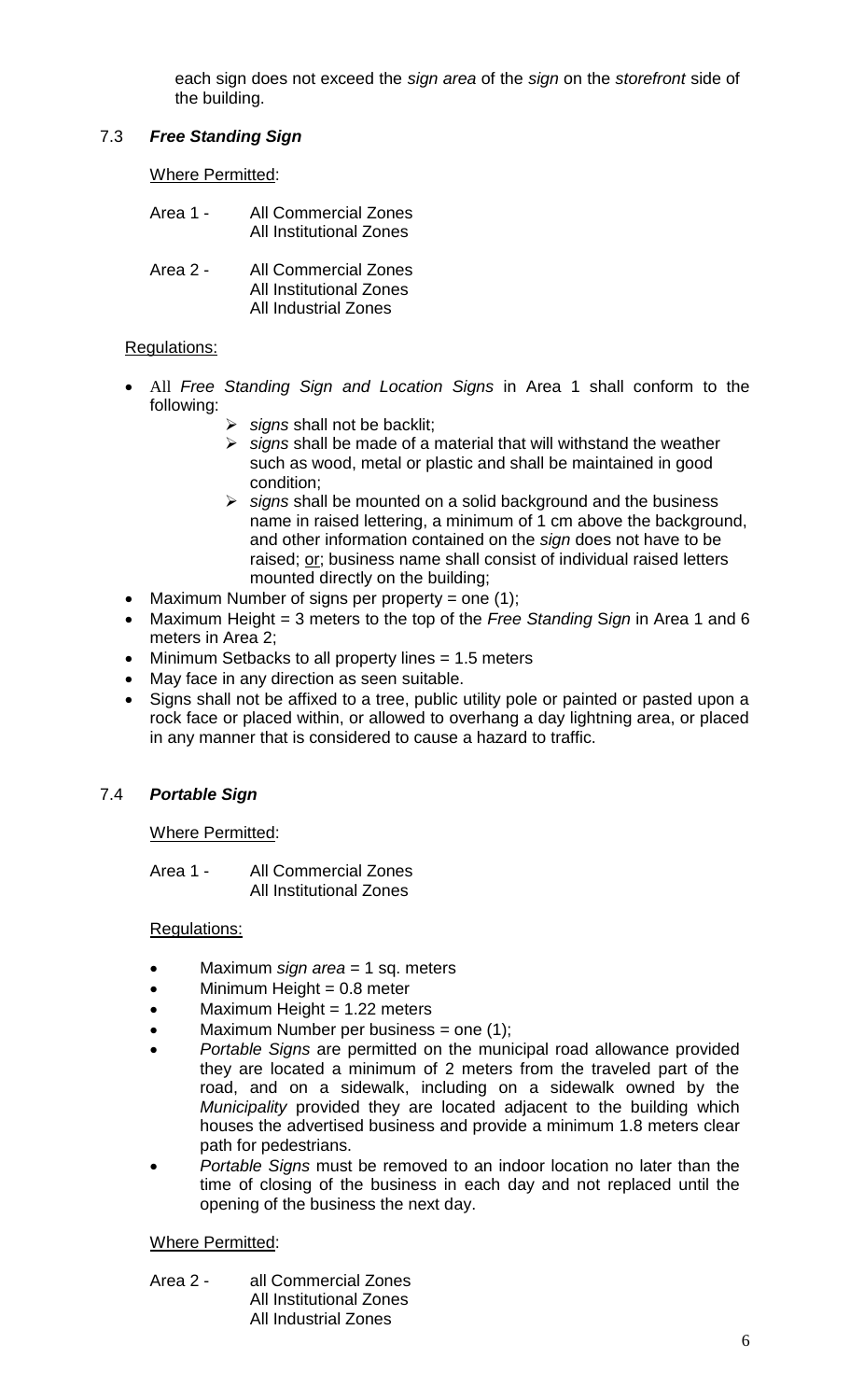Regulations:

- Maximum *sign area* = 1.5 sq. meters
- $\bullet$  Minimum Height = 0.8 meter
- $\bullet$  Maximum Height = 1.22 meters
- $\bullet$  Maximum Number per business = one (1);
- *Portable Signs* are permitted on the municipal road allowance provided they are located a minimum of 2 meters from the traveled part of the road.
- *Portable Signs* must be removed to an indoor location no later than the time of closing of the business in each day and not replaced until the opening of the business the next day.

#### 7.5 *Window Sign*

Where Permitted:

- Area 1 all Commercial Zones All Institutional Zones
- Area 2 all Commercial Zones All Institutional Zones All Industrial Zones

#### Regulations:

Shall not cover more than 50% of the window area.

#### 7.6 *Mobile Sign*

#### Where Permitted:

| all Commercial Zones        |
|-----------------------------|
| All Institutional Zones     |
| all Commercial Zones        |
| All Institutional Zones     |
| <b>All Industrial Zones</b> |
|                             |

#### Regulations:

 *Mobile signs* are permitted for special sales or functions only with written permission from the *Sign Committee* and are permitted on a temporary basis for a period not to exceed 7 days and shall not be permitted for more than 30 days in a calendar year.

# 7.7 *Billboard Sign or Field Advertising Sign*

#### Where Permitted:

 *Billboard Signs* are permitted adjacent to County Roads and Provincial Highways, only in accordance with a permit issued by the authority having jurisdiction.

#### 7.8 *Banner Sign*

Where Permitted:

| Area 1 -      | all Commercial Zones           |
|---------------|--------------------------------|
|               | <b>All Institutional Zones</b> |
| Area 2 -      | all Commercial Zones           |
|               | All Institutional Zones        |
|               | <b>All Industrial Zones</b>    |
| Pequilations: |                                |

Regulations: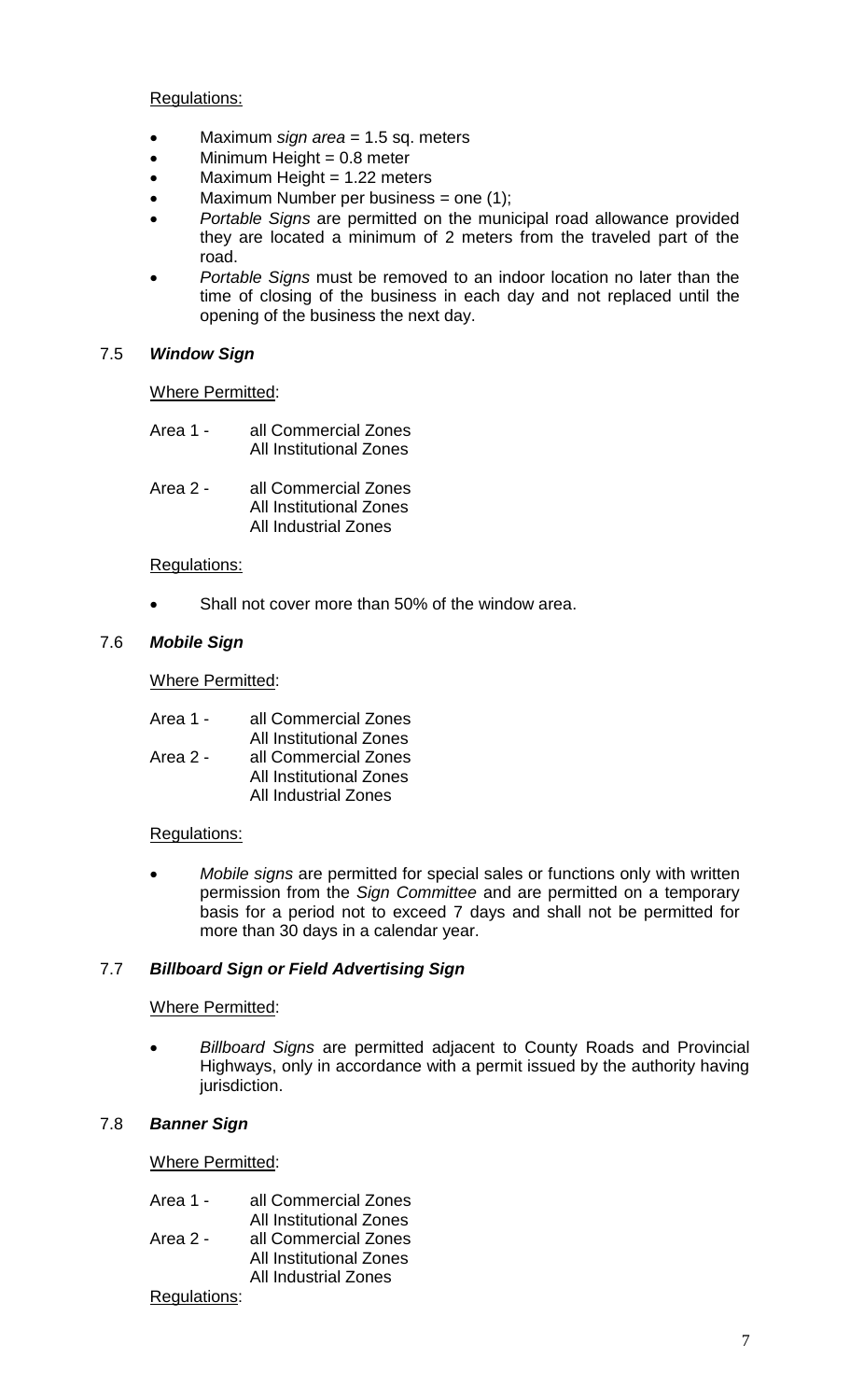- A banner cannot be larger than 2.8 square meters.
- A total of 3 banners signs will be permitted.
- A banner projecting over a sidewalk shall have a minimum vertical clearance of 2.75.m between the grade and the lowest part of the sign face.
- A banner projecting over any portion of a road shall have a minimum vertical clearance of 4.8m between the road surface and the lowest part of the sign face.
- A banner shall not be installed on poles supporting traffic control signals or stop/yield signs.
- A banner shall not obstruct the visibility of traffic signs, traffic signals or other traffic control devices.
- A banner shall not resemble images or text that imitates any official parking or traffic control signal, sign or device.

# 7.9 *Site Plan Agreement*

 Where Council has negotiated the conditions for signs in a site plan agreement, the provisions of the site plan agreement will apply.

# **Section 8 – Enforcement Provisions**

8.1 This By-Law shall be enforced by an Officer.

# **Section 9 – Administrative Penalties**

- 9.1 An Officer who finds that a person has contravened any provision of the By-Law may issue a penalty notice addressed to that person.
- 9.2 Any person who contravenes any provision of this By-Law shall, upon issuance of a penalty notice pursuant to Section 9.3, be liable to pay the Municipality an administrative penalty in the amount of \$100.00 dollars.
- 9.3 The penalty notice shall be given to the person to whom or to which it is addressed as soon as is reasonably practicable and shall include the following information:
	- A) Particulars of the contravention, including to which property it applies;
	- B) The amount of the administrative penalty; and

C) A statement advising that an administrative penalty will constitute a debt to the Municipality.

- 9.4 A person who has been issued a penalty notice shall pay the administrative penalty within fifteen (15) days from the date the notice was issued.
- 9.5 An administrative penalty that is deemed to be confirmed constitutes a debt to the Municipality and may be added to the tax roll of the owner's property.

## **Section 10 – Service of Documents**

- 10.1 The Municipality may serve any document under this By-law, including but not limited to a penalty notice, personally to the person named on the notice, by registered or regular mail addressed to the person to whom the document is to be given at the person's last known address.
- 10.2 Service by registered or regular mail under subsection 10.1 shall be deemed to have been made on the fifth day after the day of mailing.
- 10.3 A person's last known address includes the address provided by the person to the Municipality as identified in the property tax file.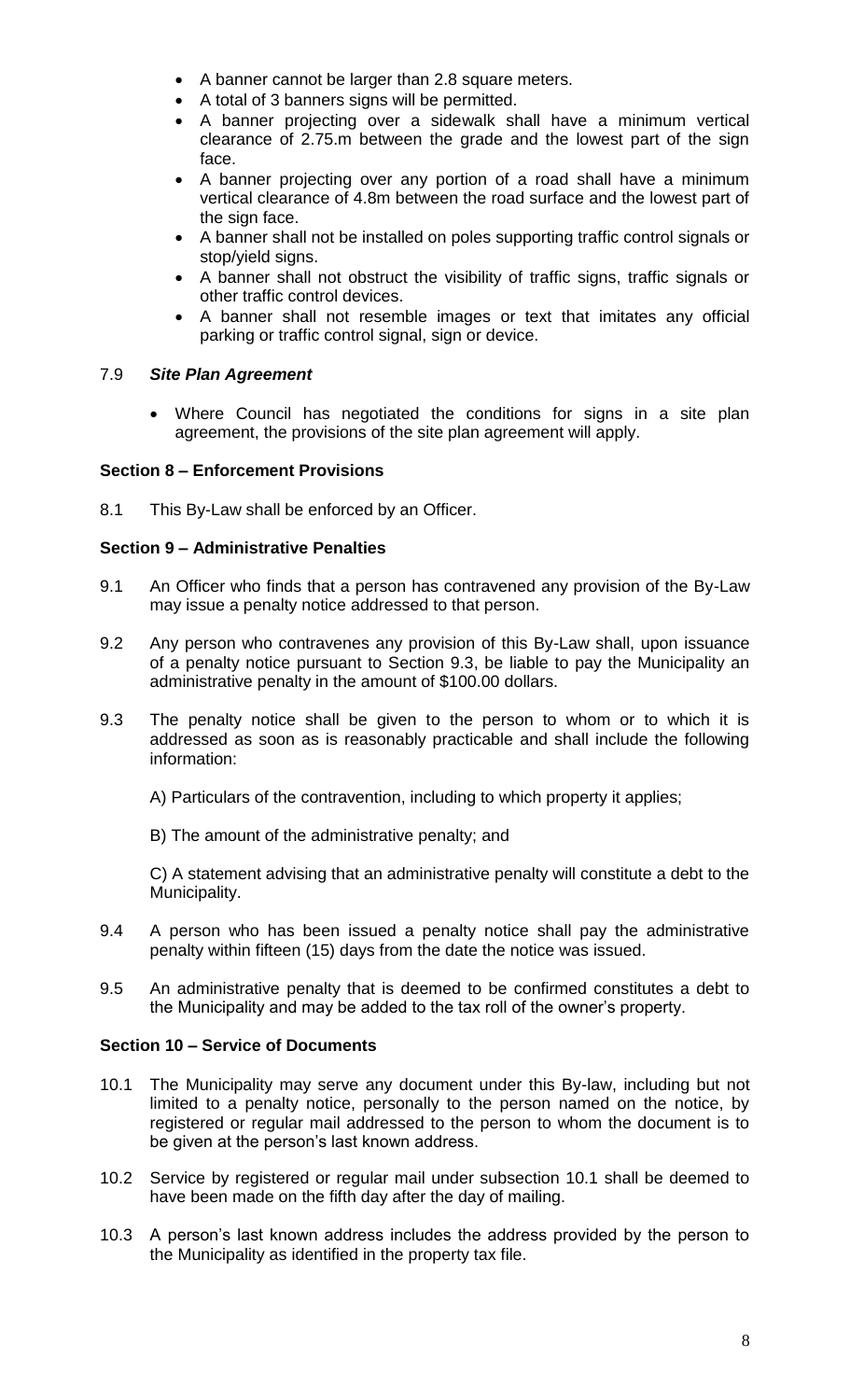# **Section 11 – Offence & Penalty Provisions**

- 11.1 Every person who contravenes any provision of this By-law is guilty of an offence and on conviction is liable to a fine as provided for in the Provincial Offences Act, R.S.O. 1990, c. P. 33, as amended.
- 11.2 If this By-law is contravened and a conviction entered, the court in which the conviction has been entered and any court of competent jurisdiction thereafter may, in addition to any other remedy and to any penalty that is imposed, make an order prohibiting the continuation or repetition of the offence by the person convicted.
- 11.3 Any person who contravenes any section or provision of this By-Law shall be guilty of an offence, as set out in Schedule "A".
- 11.4 Every person who hinders or obstructs a person lawfully carrying out the enforcement of this By-Law is guilty of an offence.

## **Section 12 – Severability**

12.1 If a court of competent jurisdiction should declare any section or part of a section of this By-law to be invalid, such section or part of a section shall not be construed as having persuaded or influenced Council to pass the remainder of the By-law and it is hereby declared that the remainder of the By-law shall be valid and shall remain in force.

## **Section 13 – Implementation**

13.1 This By-law shall come into full force and effect after adoption.

# **Section 14 – Repeal**

14.1 By-law No. 2007-90, 2008-61, 2008-75, 2009-77, and 2010-29 are hereby repealed**.**

**READ** a first, second and third time, passed, signed and the Corporate Seal attached hereto, this 26 day of April, 2022.

Mayor: Andrea Roberts

CLERK: Mallory Bishop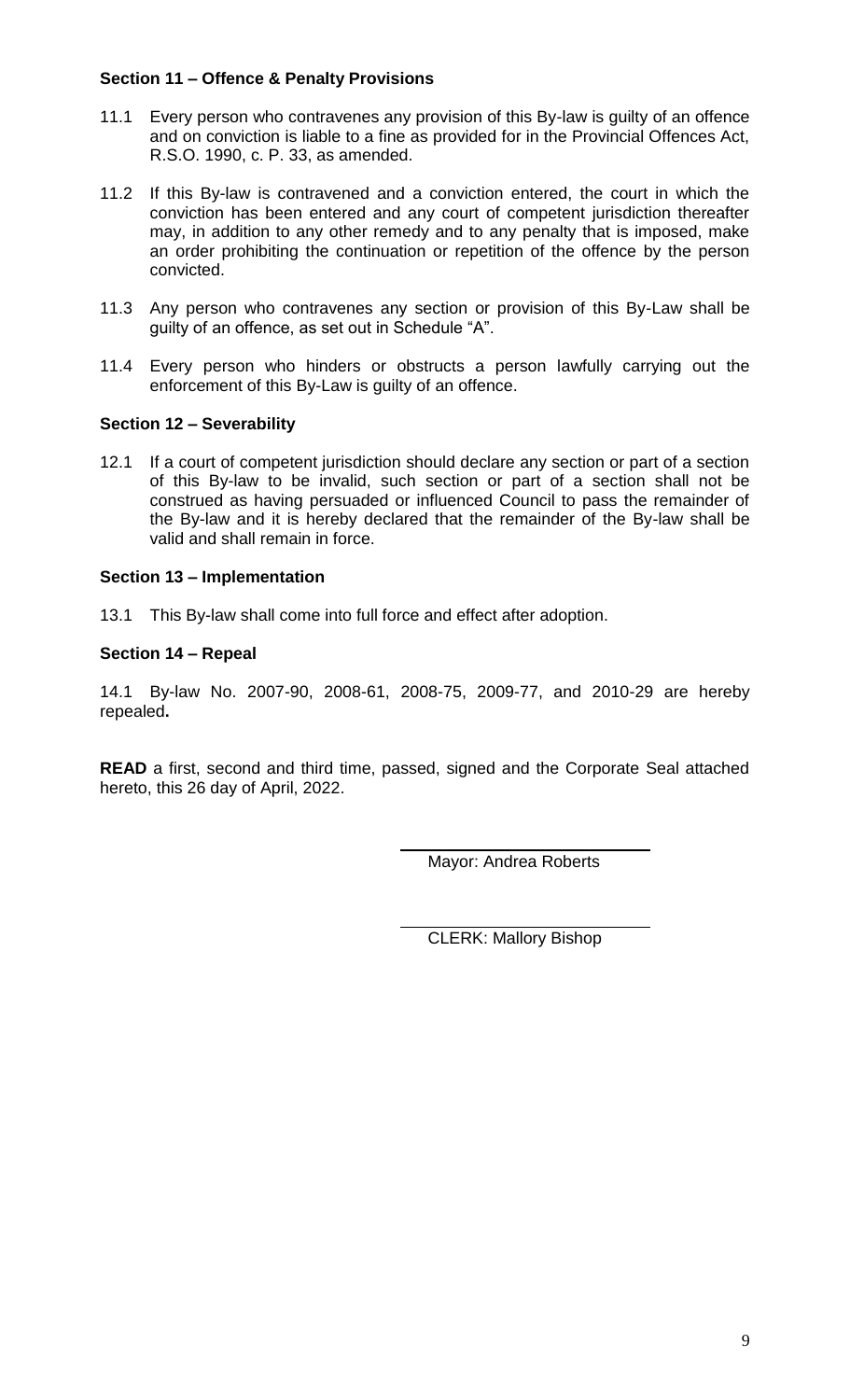# **THE CORPORATION OF THE UNITED TOWNSHIPS OF DYSART, DUDLEY, HARCOURT, GUILFORD, HARBURN, BRUTON, HAVELOCK, EYRE AND CLYDE**

# **PART 1 Provincial Offences Act**

## **By-law 2022-39: Sign Regulation By-law**

# **Schedule "A" – Set Fines**

| ITEM | <b>COLUMN1</b>                                                                        | <b>COLUMN 2</b>                                         | <b>COLUMN 3</b> |
|------|---------------------------------------------------------------------------------------|---------------------------------------------------------|-----------------|
|      | <b>Short Form Wording</b>                                                             | <b>Provision Creating or</b><br><b>Defining Offence</b> | <b>Set Fine</b> |
| 1.   | Erect, locate, or display a<br>sign not in accordance with<br>approved plans          | Section 3.3                                             | \$150.00        |
| 2.   | Erect, locate, or display a<br>prohibited sign                                        | Section 4                                               | \$150.00        |
| 3.   | Erect, locate or display a sign<br>without a permit                                   | Section 6.1                                             | \$150.00        |
| 4.   | Hinder or obstruct any person<br>exercising lawful power or<br>duty under this By-Law | Section 11.4                                            | \$150.00        |

NOTE: The penalty provision for the offences indicated above is Section 11.1 of By-Law 2022-39, a certified copy of which has been filed.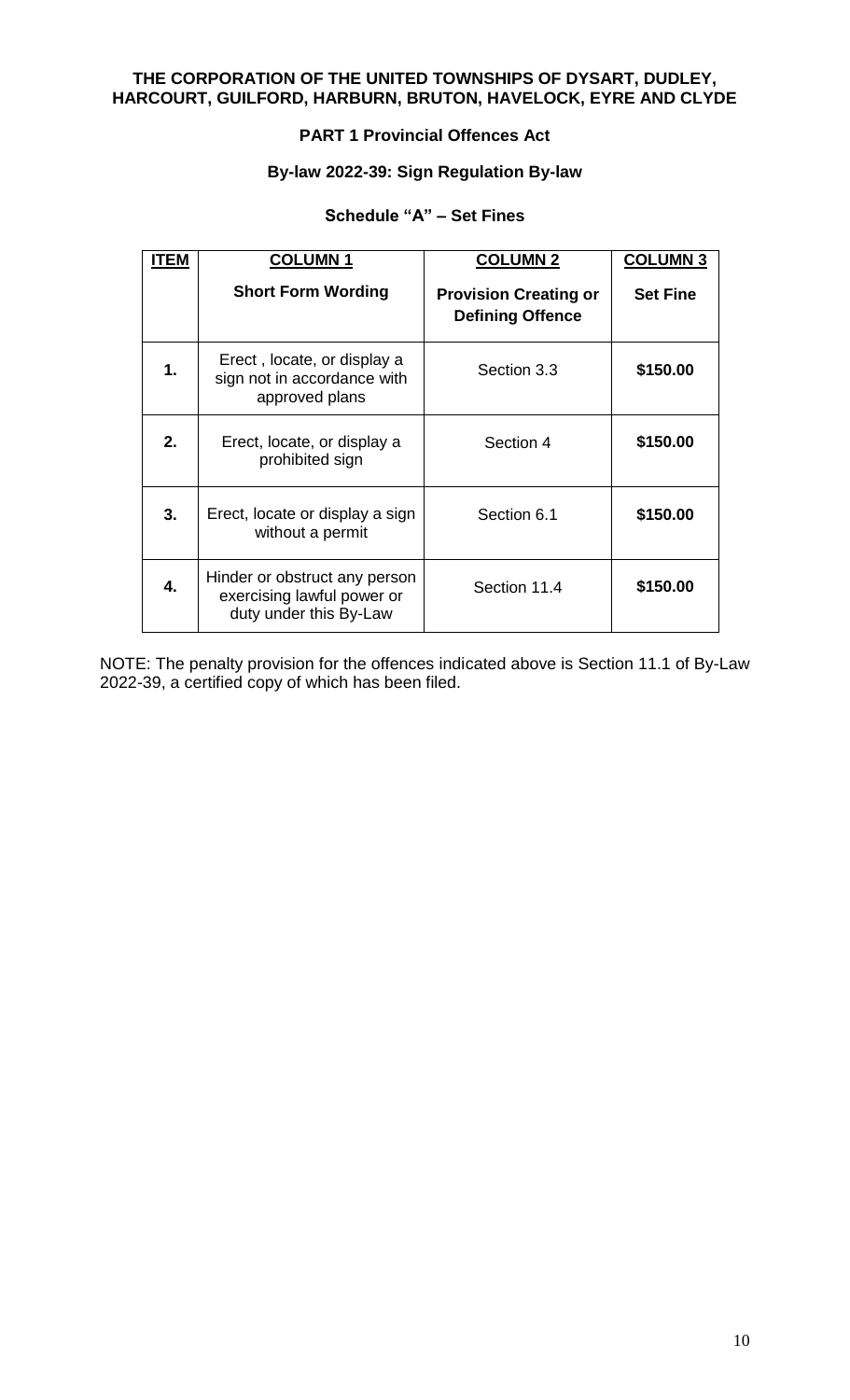Municipality of Dysart et al **By-Law Department Box 389** Haliburton, Ontario **K0M 1S0** Tel.: (705) 457-1740 Fax: (705) 457-1964 Website: www.dysartetal.ca



Karl Korpela, CBCO Chief Building Official Municipal Law Enforcement Officer

e-mail: kkorpela@dysartetal.ca

Robert Mascia Municipal Law Enforcement Officer e-mail: mascia@dysartetal.ca

# **Application for a Sign Permit**

|                                                                                | Phone Number: _______________<br>Project Information:                                                                                                                                                                            |  |  |
|--------------------------------------------------------------------------------|----------------------------------------------------------------------------------------------------------------------------------------------------------------------------------------------------------------------------------|--|--|
|                                                                                |                                                                                                                                                                                                                                  |  |  |
|                                                                                |                                                                                                                                                                                                                                  |  |  |
|                                                                                |                                                                                                                                                                                                                                  |  |  |
|                                                                                | Type of Sign Proposed (check one):                                                                                                                                                                                               |  |  |
|                                                                                | Fascia Sign Free Standing Sign Portable Sign<br>Mobile Sign                                                                                                                                                                      |  |  |
| List all existing Signs on the property including the dimensions of each sign: |                                                                                                                                                                                                                                  |  |  |
|                                                                                |                                                                                                                                                                                                                                  |  |  |
|                                                                                | Signature of Applicant <b>State Control Control</b><br>Date: $\qquad \qquad$                                                                                                                                                     |  |  |
|                                                                                | The following <b>must</b> be included with the application:                                                                                                                                                                      |  |  |
| 1)                                                                             | The application fee of \$30.00                                                                                                                                                                                                   |  |  |
| 2)                                                                             | A neatly drawn site plan referenced to a copy of the survey that must show                                                                                                                                                       |  |  |
|                                                                                | the dimensions of the lot, location of all buildings and structures, driveways,                                                                                                                                                  |  |  |
|                                                                                | right of ways, hydro lines, septic systems, roads, the location of all signs on                                                                                                                                                  |  |  |
|                                                                                | the property and the location of the proposed sign including the setbacks to                                                                                                                                                     |  |  |
|                                                                                | property lines.                                                                                                                                                                                                                  |  |  |
| 3)                                                                             | A plan of the proposed sign showing the size, height, shape, supporting                                                                                                                                                          |  |  |
|                                                                                | structure or location on the building, type of lighting and an indication of what                                                                                                                                                |  |  |
|                                                                                | material the sign is made of.<br>A dated and signed letter of authorization from the owner of the property if the                                                                                                                |  |  |
| 4)                                                                             | applicant is not the owner.                                                                                                                                                                                                      |  |  |
| 5)                                                                             | If the sign will be on a County or Provincial Highway a permit must also be                                                                                                                                                      |  |  |
|                                                                                | granted by the County or Province.                                                                                                                                                                                               |  |  |
| ∽                                                                              | $\mathbf{r}$ , and the state of the construction of the state of the state of the state of the state of the state of the state of the state of the state of the state of the state of the state of the state of the state of the |  |  |

If applicant is *unable* to comply with By-law No. 2021-XX, the applicant must 6) contact the By-law Department for further instructions.